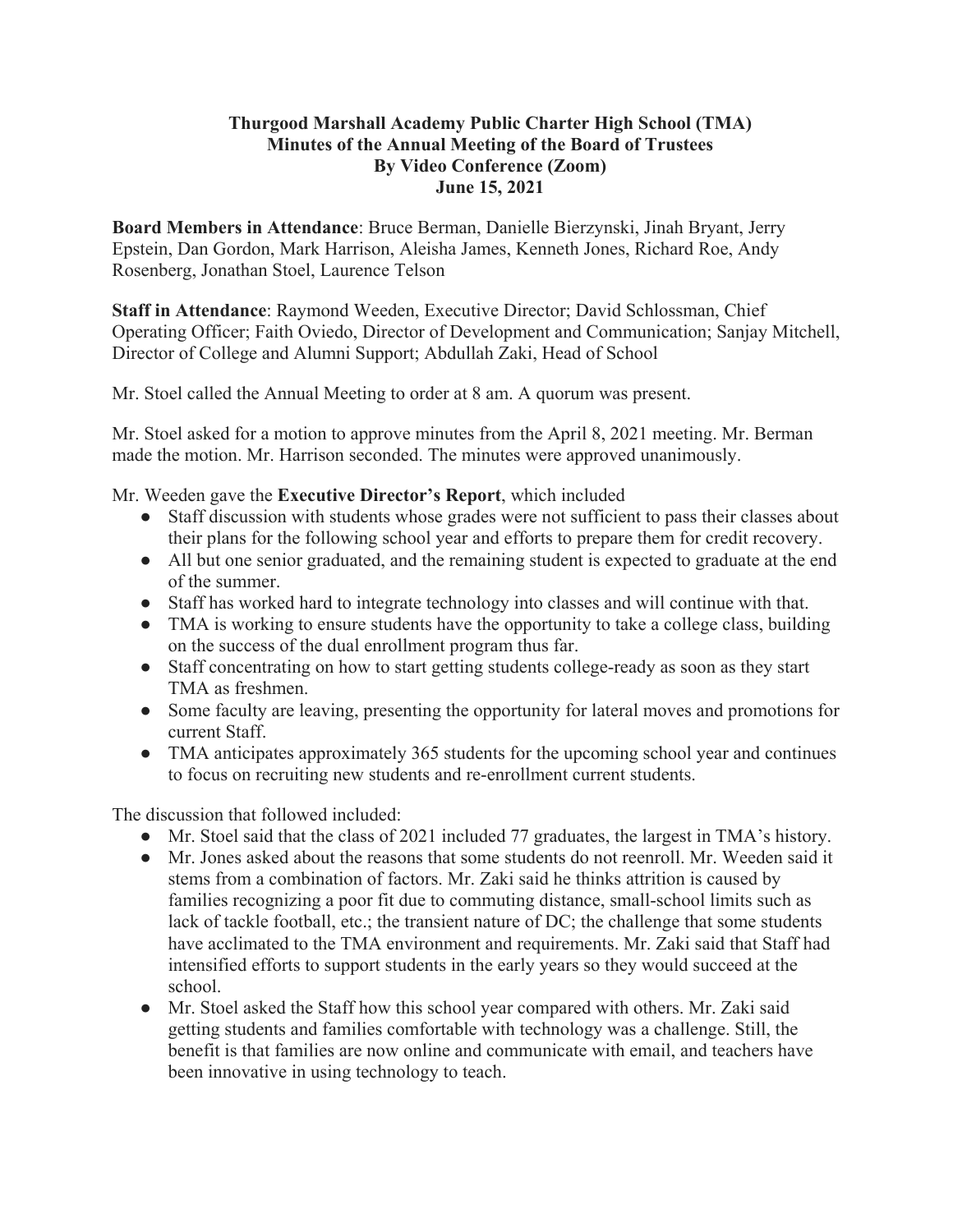- Mr. Gordon asked how Modern Classroom had been used. Mr. Zaki said Modern Classroom enables teachers to provide differentiation so students can progress at their own pace. He said several teachers had used Modern Classroom and others are learning to use it. Students' performance in those classrooms has been strong.
- Mr. Mitchell shared his report on college applications and acceptances. Students submitted 881 applications and received 490 acceptances for a 51% acceptance rate equal to or better than previous years. One helpful factor was many colleges waived the SAT/ACT requirement. TMA has a Posse scholar—the school's 11th. American University awarded two full scholarships to TMA graduates. Students also received DC-CAP scholarships and Economic Club of Washington scholarships. Mr. Mitchell said adapting college preparation to the virtual environment was helpful to students and Staff and provided opportunities for students to meet with representatives from colleges around the world. He reported that being virtual has expanded the ability of more students to participate in dual enrollment.
- Mr. Stoel asked whether Mr. Mitchell has the resources necessary to shepherd students through the challenging process of completing college applications or what else might help. Mr. Mitchell said volunteers and support are always welcome but that he hopes to focus more on building relationships and agreements with colleges to build pipelines with certain institutions.
- Mr. Harrison asked if the Staff is compiling data that demonstrates the value of attending TMA.
- Ms. James said that Staff had supported her daughter's efforts to take dual enrollment classes. The opportunity has motivated her student to work harder, achieve excellent grades, and take additional college classes while in high school.
- Mr. Mitchell said that TMA's agreement with Bard College enables students to take courses that earn 12 college credits. This and similar opportunities set students up for expanded options in college.
- Ms. James said that her TMA student enjoyed her experiences at Bard College and Marymount University. It significantly improved their academic performance and inspired her younger sister to apply to the program for next year.

Mr. Stoel asked for updates about the return to school plans. Mr. Weeden reported that

- TMA is working to ensure communications efforts match enrollment efforts to show prospective families what TMA accomplishes and represents.
- The upcoming school year will not be like previous years. With \$1M in federal funds, plus half of the student population has not participated in in-person school, TMA plans to focus on 9th and 10th-grade programming as well as dual enrollment.
- TMA is bringing in Urban Teachers Fellows to help reduce class sizes, collaborating with Saga Tutoring to bring tutoring into the school day.
- Summer programs include supporting students who passed but still need help to transition to the next school year, working with Words Beats and Life, and offering clubs and teams over the summer. Rising ninth-graders will have access to these opportunities.
- Funds will be used for teacher development, including work with LDM to align courses to offer college-level courses on site. Teachers are receiving coaching and support from experts around the world.
- A group is examining grading practices to ensure grading is equitable.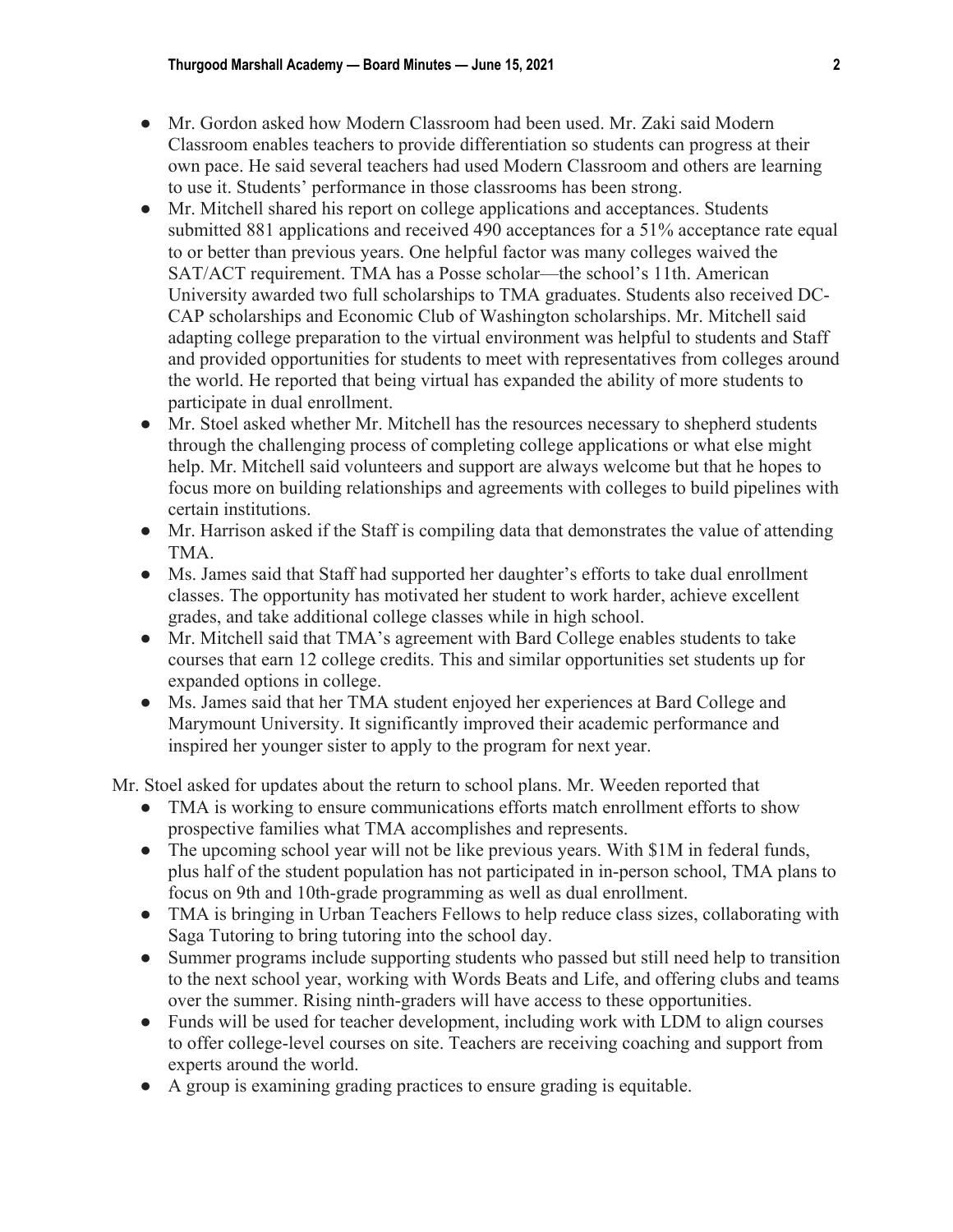- Mr. Gordon commented that the plans for using funds are innovative and focused on planting seeds rather than filling holes. He asked about the ongoing social-emotional needs of students because of the pandemic and personal losses. Mr. Weeden said the social, emotional response created over the past year would continue. There are three clinical staff from community organizations—One Community Unity, the Wendt Center, the WISE Centers, and two on staff.
- Ms. Telson asked how TMA plans to incorporate virtual learning in the future. Mr. Weeden said TMA intends to continue using technology in teaching and learning, such as working with universities to keep dual enrollment classes virtual and unique courses such as Real-World History, including virtual elements. He anticipates that additional opportunities will arise.

On behalf of the **Governance Committee,** Mr. Stoel called for a vote to keep five board members for another two-year term. Mr. Stoel said Danielle Bierzynski, Jerry Epstein, Dan Gordon, Mark Harrison, and Laurence Telson were re-elected. Mr. Jones made the motion, and Mr. Berman seconded. The motion passed (except that Board members did not vote for their reelection). Mr. Stoel asked for a motion to extend the terms of the current board leadership. The motion passed. Mr. Epstein reported that no conflicts of interest were reported.

Mr. Jones and Mr. Schlossman gave the **Finance Committee Report**, which included

- Presentation of the TMA draft budget and forecast for FY22-FY26.
- Mr. Schlossman noted that the DC city-wide budget (which dictates much of TMA's funding) and the DC PCSB deadline for Thurgood Marshall Academy's budget have shifted from Spring to Summer due to COVID-19 response.
- Mr. Schlossman explained that a five-year budget was designed to demonstrate how TMA will handle the influx of federal funds and then return to more typical budget circumstances. Looking at several years at once is valuable because of the dramatically shifting circumstances of recent and upcoming years.
- PPP Loan of \$1.15M was forgiven.
- IRS Form 990 for the year ended June 30, 2020, was filed.
- Mr. Jones shared the process for getting the budget approved—Staff will finalize plans, and the Board will meet to review mid-summer.
- Mr. Jones discussed plans to explore TMA's investment portfolio.

Mr. Rosenberg gave the **Development Committee Report**, which included the following.

- A report on the TMA showcase, which 200 people have viewed. One hundred people participated live during the event.
- TMA received 80 contributions this year, compared with 40 last year.
- TMA raised \$108,000 to date, representing \$23,000 more than last year.

Discussion included

- Mr. Jones asked if any thought was given to holding a hybrid event next year using zoom and in-person elements.
- Mr. Weeden said he and Ms. Oviedo plan to analyze attendance and contributions to maximize positive exposure for TMA, donor loyalty, and fundraising opportunities.
- Mr. Rosenberg said he and Ms. Oviedo were discussing additional events for this school year.